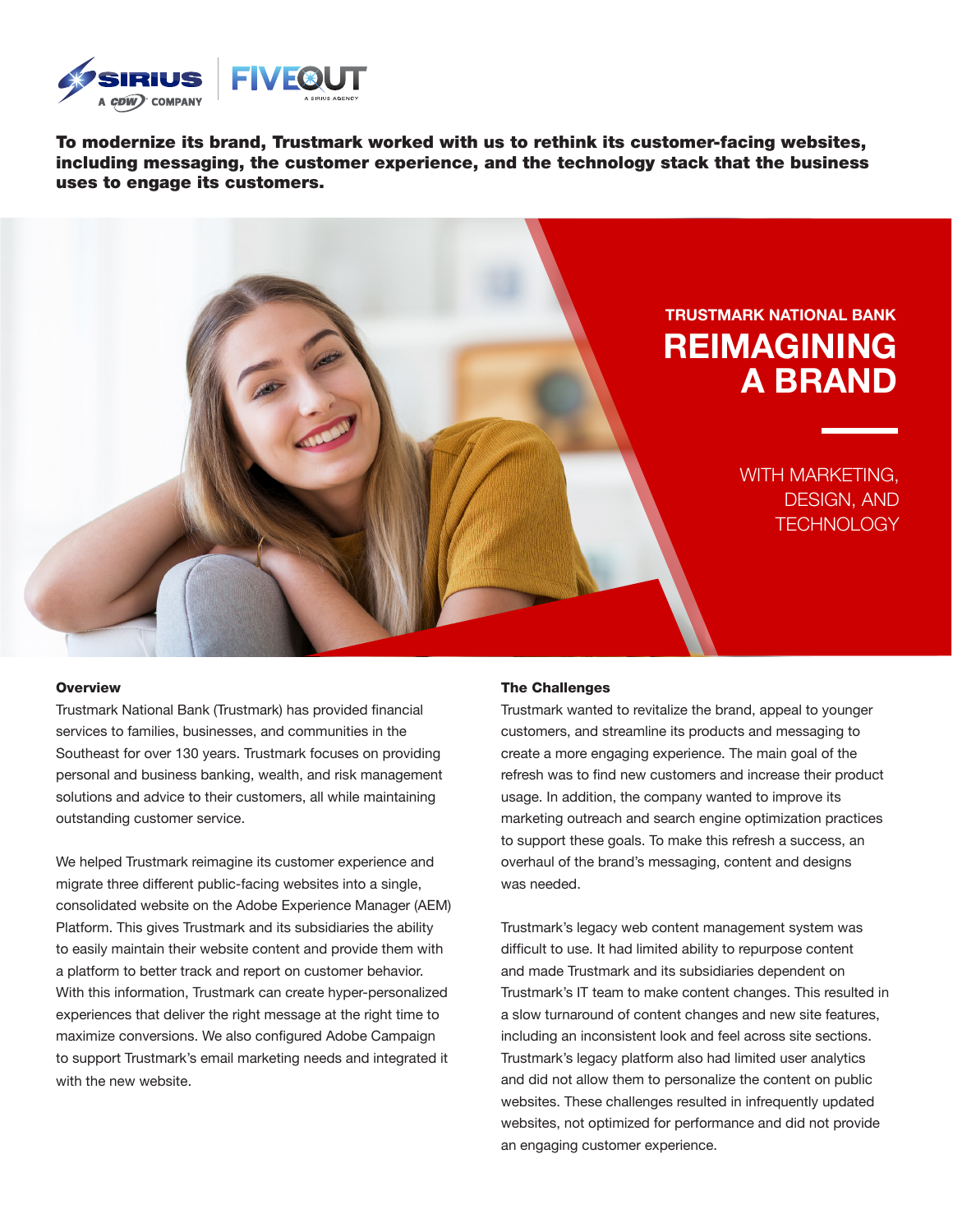

## The Solution

To meet the many challenges of reimagining the brand experience, we had to work as an integrated team to focus the delivery of various workstreams required to deliver a high-quality customer experience.

The first step in this process was understanding the business outcomes that would make this project a success. With those identified, work began on rethinking the messaging and the organization of content within the site that would allow customers to find what they needed to accomplish their tasks. This process involved many iterations on the messaging as well as creating an information architecture and wireframes that laid out the site structure for everyone to review.

Meanwhile, work began parallel to bring up the Adobe environments needed for Adobe Experience Manager, Adobe Analytics, Adobe Campaign, and Adobe Target. These would be the foundation of the technology stack that would allow Trustmark to manage their content easily, analyze how their customers were using the websites, and personalize the content that would deliver targeted messaging based on the customers' needs.

In the end, we created or extended over 50 different AEM components and templates using an Agile delivery methodology to address the project's needs. This included an innovative location services component, a careers import process from iCIMS, a FAQ import process from Oracle, and marketing automation using Adobe Campaign.



## The Outcomes

Some things are hard to quantify, but the new messaging and design revitalized the brand image with Trustmark's customers, and projects "trust" and a modern way of thinking.

Marketing now has direct control over the website, which enables them to quickly update content and provide up-to-date offers in a personalized fashion. This personalization helps drive greater conversions on the bank's offers.

Adobe Analytics helps provide a 360º view of Trustmark's customers allowing the bank to understand past and present interactions across multiple channels such as the call center, website, and social media.

The final component, Adobe Campaign, helps the bank deliver campaigns faster and in a more targeted way which leads to more conversions.